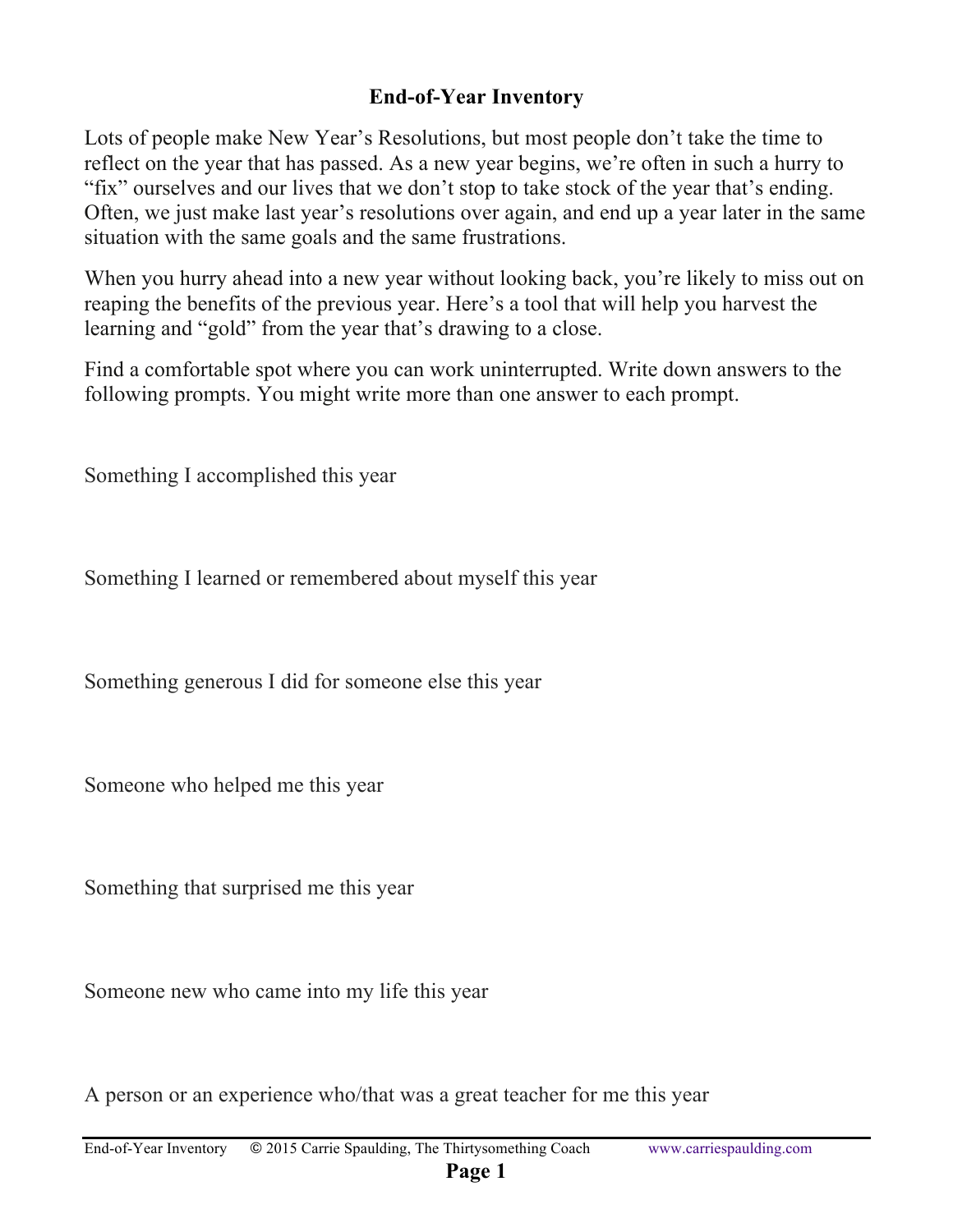A skill I developed this year

A question this year brought up for me

A contribution I made at work/in my career this year

A risk I took this year

A choice I'm glad I made this year

A choice I regret making this year

An opportunity I took advantage of this year

An opportunity I missed or didn't take full advantage of this year

An obstacle I broke through or removed from my life this year

Someone or something I wish I'd "shown up for" better this year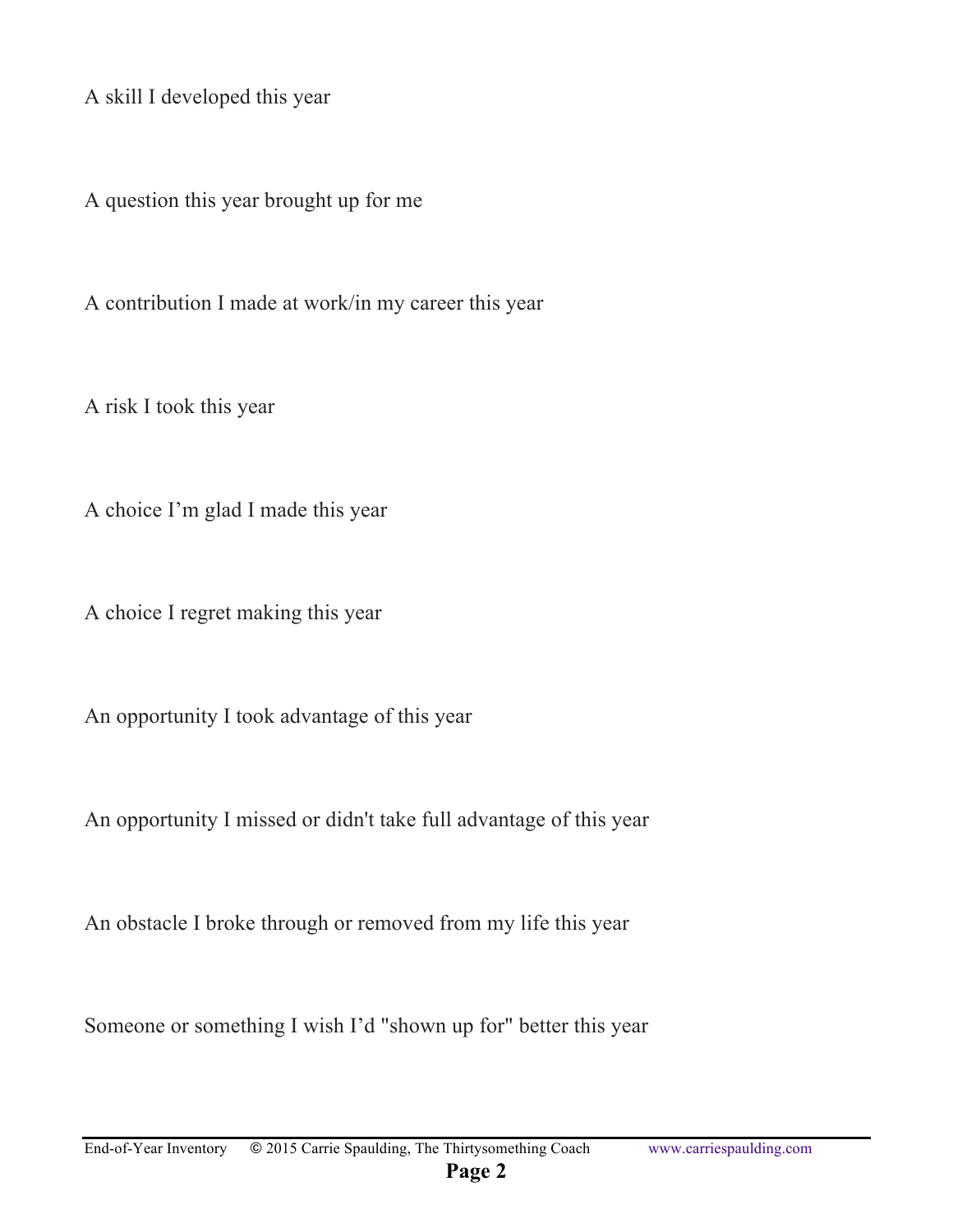Something that made me feel lucky this year

Something I didn't appreciate enough this year

Something that made me laugh this year

Something fun I did this year

Someone I forgot to thank this year

Something I let go of this year

Something I wish I had taken action on this year (but didn't)

What I am most proud of this year

Adjectives/qualities that best describe *who* or *how* I was this year

Something I always want to remember about this year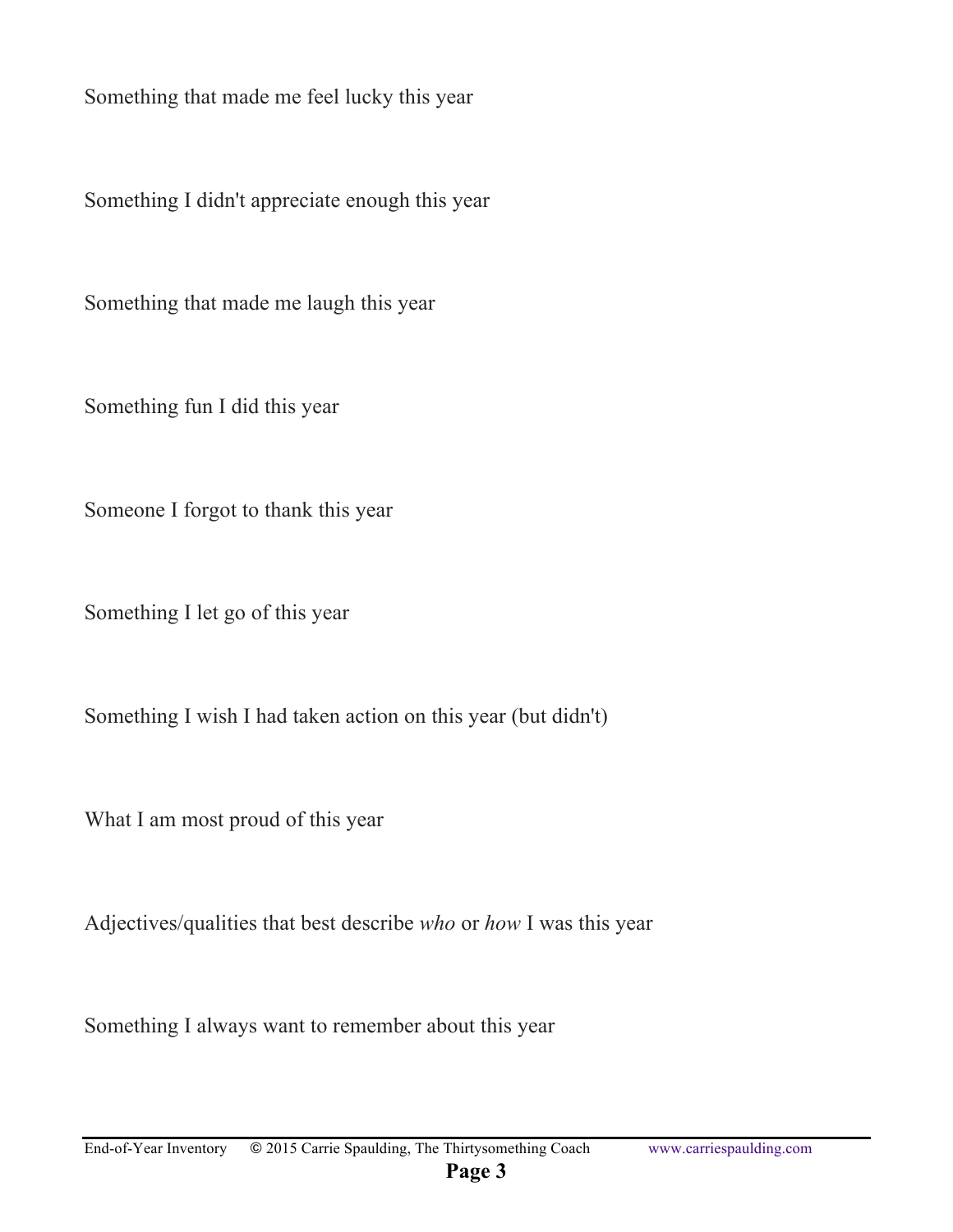A word that encapsulates 2015: This was the year of  $\qquad \qquad$ .

Based on what you wrote and/or discovered, what specific, manageable action steps do you need to take to feel "complete" with 2015?

Based on what you wrote and/or discovered, what made 2015 a *success* for you—a step forward on your path in life?

Based on what you wrote and/or discovered, what do you want to keep doing or repeat from 2015?

Based on what you wrote and/or discovered, what do you want to stop doing or change in 2016?

Based on what you wrote and/or discovered, what has 2015 set you up to achieve or take on in 2016?

Congratulations on taking the time to reflect on 2015! Here's to a wonderful new year ahead!